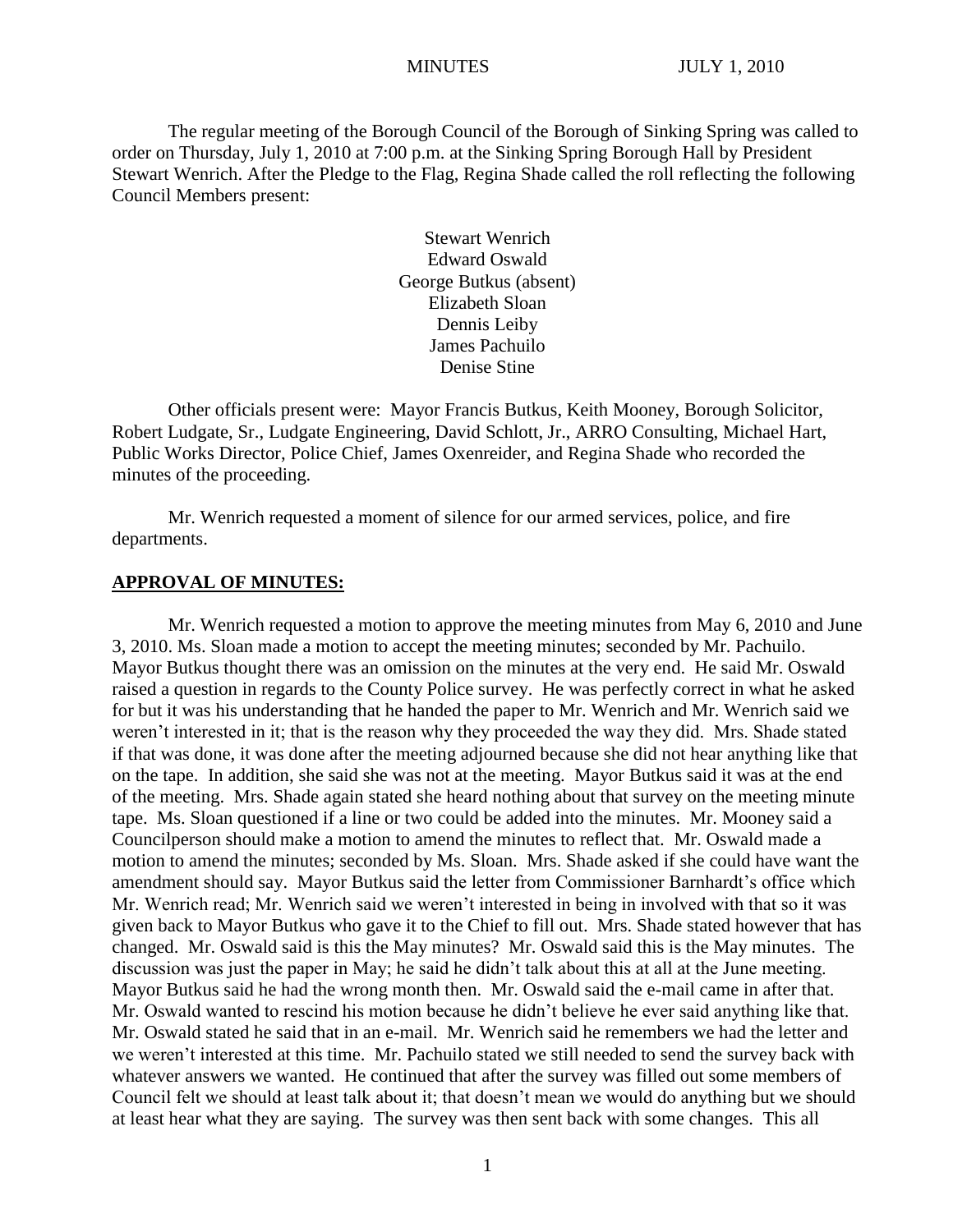## **APPROVAL OF MINUTES (cont'd):**

happened after the meeting. We got a second letter from the County looking for our survey. Mr. Oswald questioned if we could enter the e-mail into the minutes. Mr. Mooney stated the e-mails were not part of that meeting. Mr. Oswald stated the public might be confused by this discussion so perhaps we could attach the e-mail as part of this month's meeting minutes. Mr. Oswald said you can enter the e-mail into day's meeting minutes. Ms. Sloan wanted a sentence or two added so you can follow what happened. Mr. Oswald said he basically feels even though there is a disagreement on whether we are part of the regionalization or not, we should say yes, as it doesn't really mean anything but just in case we are forced into it, we are hearing what is going on. We then have a voice in what is going on as opposed to having it forced upon us. Mrs. Shade questioned what the date of the e-mail was to which Mr. Oswald said it was around June  $10<sup>th</sup>$ . The meeting minutes will stand as is, Mr. Wenrich stated. Ms. Sloan stated the minutes were not correct to which Mr. Wenrich said they were. The conversation happened after the June meeting. Ms. Sloan said she would like to see a sentence or two added to the minutes. Mr. Mooney said you can have a sentence or two for the July minutes so the e-mail is understood; this is not for the June meeting. Ms. Sloan said she understood. We had a motion and a second of the floor he was requesting an oral vote.  $AYES - 6$ ,  $NAYS - 0$ ,  $ABSENT - 1$  (Mr. Butkus); motion carried. Mr. Oswald would like to have the e-mail added as part of the July minutes. Mr. Oswald elaborated in a discussion regarding police revitalization and the reasons behind the Borough's response to the County Commissioners' survey regarding police revitalization. The substances of Mr. Oswald's comments are contained in the-mail exchange which will become part of the permanent record.

### **VISITORS:**

There were no visitors.

### **COMMUNICATIONS:**

Mrs. Shade stated before the meeting Ms. Sloan gave her some information regarding Mass Mutual (life insurance) and it's free payment of children's education if something happens to a parent. She read some of the highlights from the press release. There are some requirements that must be met before you can become eligible for this program. They are both physical and financial criteria. If something would happen to a parent the student would be entitled to \$50,000 toward their education. Everyone received the information. Ms. Sloan went on to give more details. She stated if Council is interested then we should set a date sometime in the fall for signing up. She feels that people in the Borough could qualify for this. It is a nationwide program and there are no hidden costs. They are giving back to the community. Mr. Wenrich asked for Council's thoughts; he asked if they would like to look over the info and it could be discussed at the next meeting. Mr. Pachuilo stated since we have a website perhaps we can put something on there. Ms. Sloan stated we need to set a date. A brief discussion ensued. Mr. Pachuilo questioned if there will be a need. It was decided that putting some info in the Library might be a good idea. Mr. Wenrich cautioned Council on using the website for putting ads on. Both he and Mrs. Shade received phone calls from a business located in the Borough about an ad that was on the website from a business outside the Borough lines. They felt we were taking business away from a local business. Mr. Leiby questioned if we have a newsletter coming out soon to which Mrs. Shade said no. It will probably becoming out either right around that time or perhaps even after. Mr. Leiby questioned what fund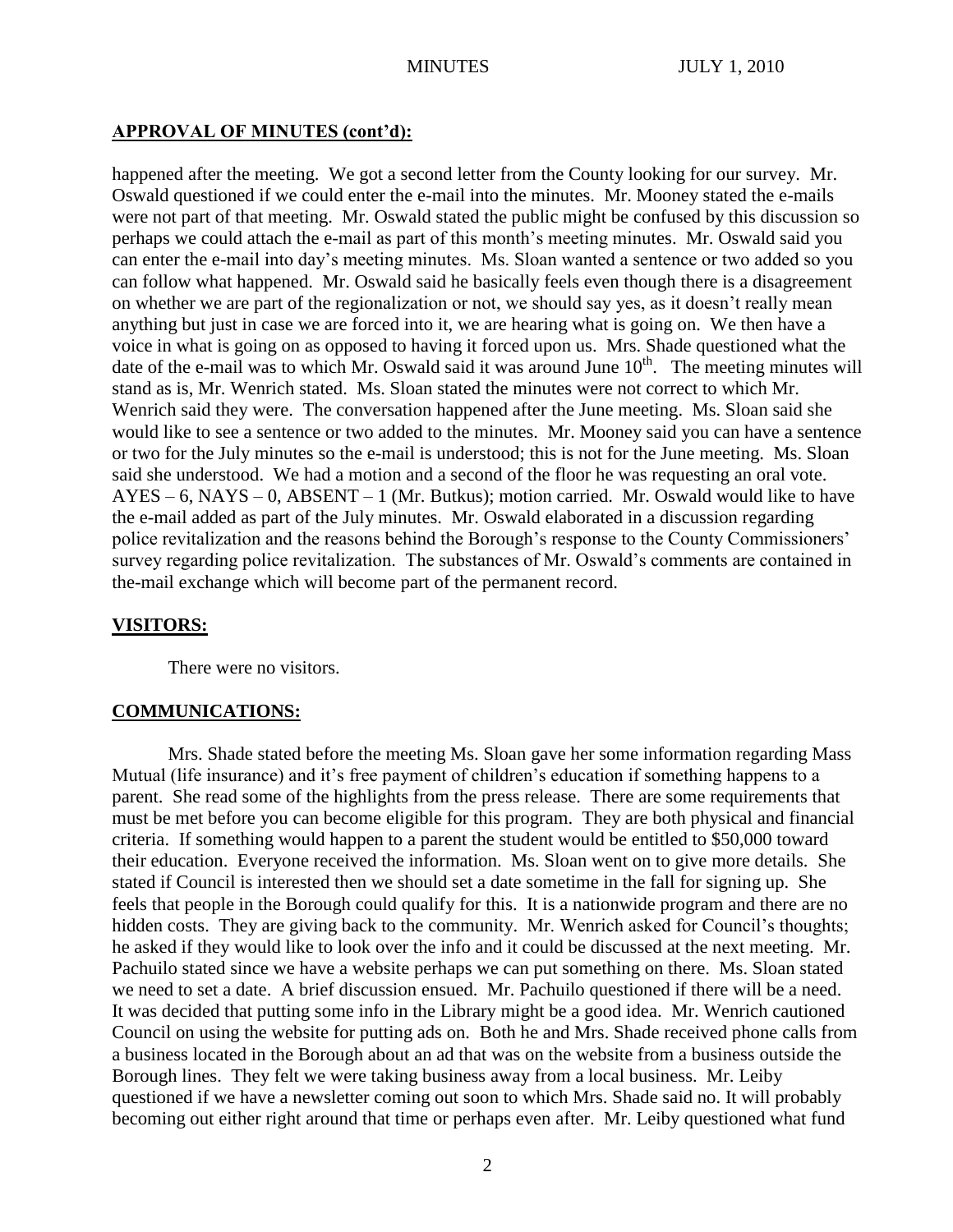# **COMMUNICATIONS (cont'd):**

it comes out of to which Mrs. Shade said the recreation portion of the General Fund. Mr. Pachuilo questioned why Mass Mutual can't fund the advertising for this. Ms. Sloan said they will and they will do the manpower however they still need the place to hold the event. Ms. Sloan stated she feels it is good for the Borough but she doesn't really care as she is making no money off this. Mr. Wenrich requested Mrs. Shade check and see when the hall would be available. Mrs. Shade stated if this is done during the day there she be no real problem. Ms. Sloan stated she was thinking from 11:00 to 5:00 or 11:00 to 6:00. Mrs. Shade stated the Borough Hall closes at 4:00 so someone would need to take charge and make sure everything is put back the way it was. This is just like any other group that would rent the hall or playgrounds. Ms. Sloan would be more than happy to help with that. She went on to say we need to get people in. If they only write three (3) policies they haven't done much for the Borough. It was decided Monday, September 13, 2010 from 11:00 to 5:00.

# **APPROVAL OF BILLS:**

Mr. Pachuilo made a motion to pay the bills; seconded by Ms. Sloan. AYES – 6, NAYS – 0, ABSENT – 1; motion carried.

# **WESTERN BERKS FIRE DEPARTMENT:**

Mr. Pachuilo stated the reports are in the folders. They are still looking to hire a Fire Commissioner and there is a lot of back and forth. The deputy chief vehicles have been delivered. The May  $18<sup>th</sup>$  meeting minutes are in the folder. There is a roof issue at one of the buildings (the old Lower Heidelberg Fire Company). A brief discussion ensued regarding the process of hiring the Commissioner.

# **MILLER ENVIRONMENTAL:**

Mr. Peter Juzyk gave the report for June, 2010. The flows have come back to more of a normal range during the past month. The average daily flow was 583,000 gallons; the minimum daily flow was 505,000; and the maximum daily flow was 650,000 gallons. The total rainfall was 2.80 inches. That helped drop the flows. The loading data is within the current design limits. The replacement WAS pump was installed on June 10, 2010. It is functioning well. On June  $10<sup>th</sup>$  the new raw influent pumps were started. The new influent screen was also started on that date. Everything is operational since that point with no major issues. Scott Davis from Constructive Wetlands lasted inspected the newly planted reed beds about two (2) weeks prior. Per his request, the plant staff entered and removed unwanted vegetation including a lot of tomato plants. Mr. Davis was satisfied with the growth of the reeds. Mr. Juzyk stated he still has had no response from Wonderful Chinese Restaurant regarding transfer of their discharge permit. Mr. Juzyk now has learned they have another new owner. He has contacted Mr. Mooney and asked how and if we could tie the IPP program in with a certificate of occupancy. Mr. Juzyk stated Mr. Mooney said the Sewer Use Ordinance could be amended to include a requirement that an IPP permit application be submitted before a certification of occupancy is issued. There have been a few restaurants upon startup that have been difficult to get back their applications from. Ms. Sloan questioned if we got anything back from Tom Cat to which Mr. Juzyk said yes. Mr. Mooney stated we can levy fines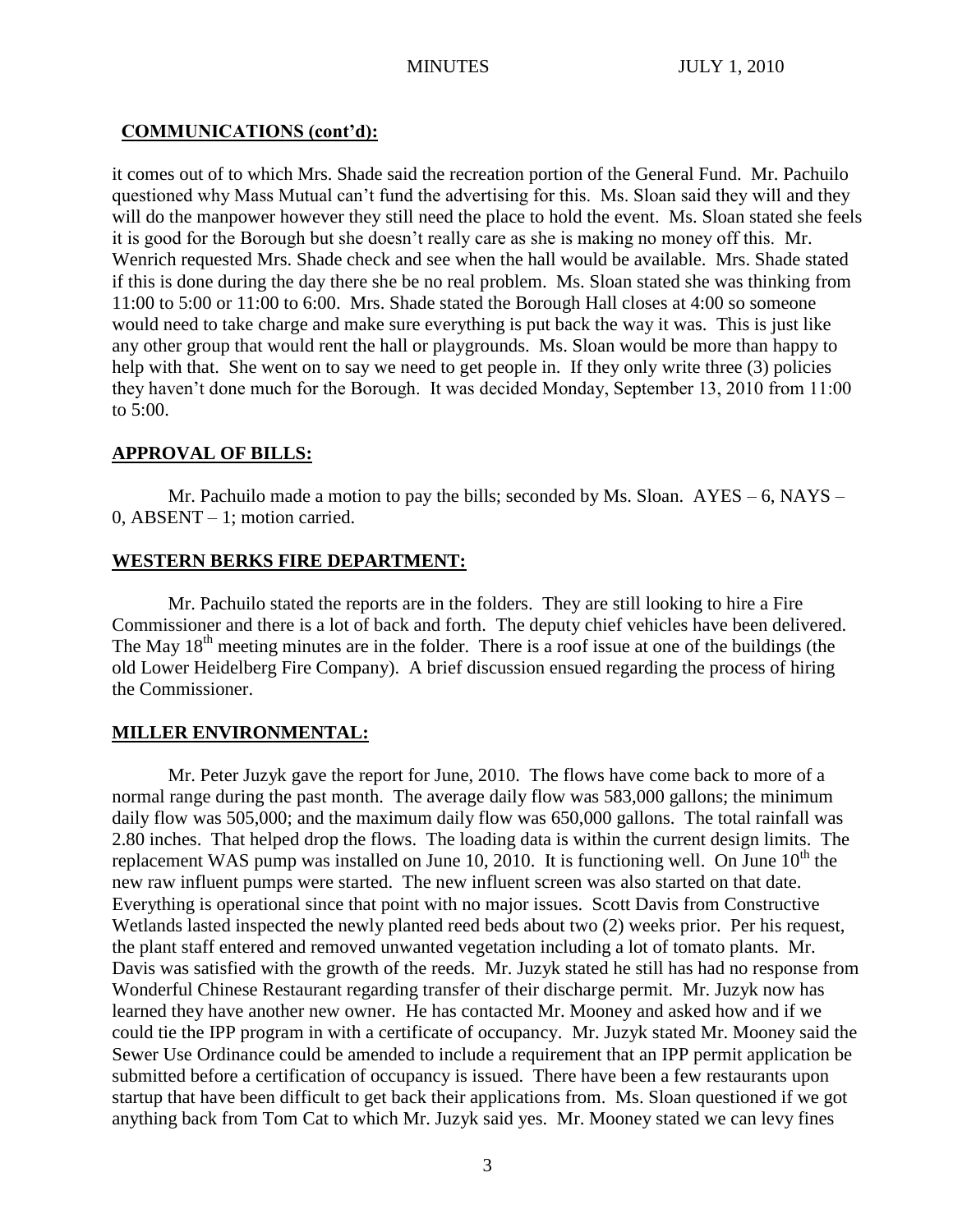# **MILLER ENVIRONMENTAL (cont'd):**

against them. Mr. Oswald requested that they see the draft. Mr. Mooney said he will get it together and send it to Council before the next meeting. Mr. Juzyk stated he imagined that the clock starts new with the new owner. Mr. Wenrich asked if the change in ownership was registered here at the Borough. Mr. Hart said they have started but it was not complete as of yet. They don't have a CO as of yet. Mr. Juzyk said this is around the fourth change in ownership since 2007. Ms. Sloan feels we need to amend the sewer agreement (Ordinance). Mr. Mooney said you can fine them up to \$1,000 a day according the Sewer Use Ordinance. Mr. Wenrich feels \$100 a day would get their attention. Mr. Leiby questioned if they owned the property. They don't. Mr. Leiby asked if we could go after the landlord. He said if his tenants don't pay they go after him. Ms. Sloan said go after both. Mr. Leiby thinks it is the same thing. He feels the landlord should be responsible. A brief discussion ensued as to why the landlord should be responsible. The Ordinance says the "user". The user is defined as the source of indirect surcharge. Mr. Oswald stated we would need to amend that. Mrs. Shade said if Council amends the way it is handled can't we amend the definition of user. Mr. Mooney said we can do that. Mr. Mooney said under the current method the owner of the Wonderful Chinese Restaurant can be cited. Mr. Mooney stated he can issue the violation however the Sewer Use Enforcement Officer will need to write the citation. Mr. Pachuilo made a motion to authorize the levying of fines under the industrial Pretreatment Ordinance against Wonderful Chinese beginning immediately and the consultants will work out the enforcement procedures under the Ordinance and to have the fine begin at a rate of \$100 per day; seconded by Mr. Oswald.  $AYES - 6$ ,  $NAYS - 0$ ,  $ABSENT - 1$ ; motion carried. Ms. Sloan questioned if we should send a courtesy letter to Tom Cat letting them know that in the future this could happen to them. Mr. Mooney said they are signed up. Ms. Sloan questioned if this was a once and done thing or must they do it every year. Mr. Juzyk said there is a renewal every three (3) years. Mr. Wenrich feels they had a bad idea of what is going to happen. Ms Sloan said we should send him a letter telling him what the penalties will be. Mr. Mooney said he can't do that as he doesn't know what the rates might be. There could be a totally new Council in place by that point. Mr. Wenrich said all of the other businesses have cooperated. Mr. Wenrich stated he noticed the violation notices that were issued for Dunkin Donuts and Friendly's. He questioned what the violations were for. Mr. Juzyk stated he believed Friendly's was for too much BOD. Dunkin Donuts said the owner responded and he disagrees with the results. He would like a split sample done with laboratory personnel present. Mr. Juzyk stated the way the permit is written it is the responsibility of the discharger to do the sampling. By having them going and doing it, we are actually providing them with a service. They are charged for the service. It is well in their rights to do their own sampling. Mr. Juzyk said he will be present to make sure that he agrees. He will send off his portion for their findings and they can use their own lab; he continued they do that with ALCON on a regular basis. Mr. Leiby stated during the prior month it was brought up about the vent caps, he questioned if they were replaced. Mr. Juzyk said he had not received a response from Dunkin Donuts (that is who was having the issue). He has not had a chance to go up and check on it himself as of yet. He will definitely look into it. Mr. Mooney questioned if we wanted to go over the letters we received from South Heidelberg Township. Mr. Mooney said we received two (2) letters from South Heidelberg Municipal Authority. One (1) was requesting they be allowed to have an estimated bill provided to them because they believe their meter was malfunctioning on Beacon Street across from the bar-b-que pit. Mr. Schlott stated the flow from South Heidelberg flows through the Beacon Street meter and then crosses the street and goes into Lower Heidelberg and then is measured again in the Lower Heidelberg meter which is closer to the creek at Aluminum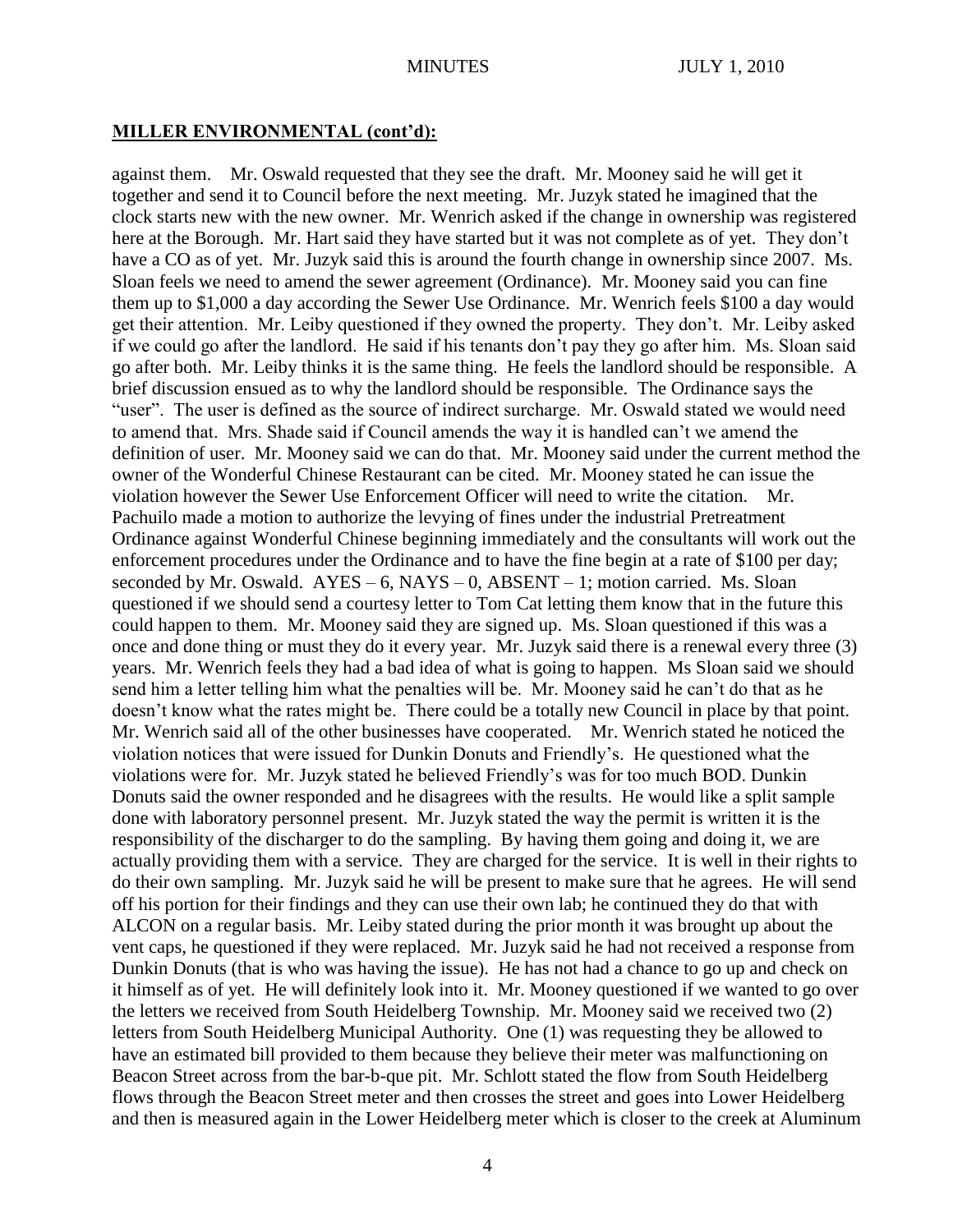## **MILLER ENVIRONMENTAL (cont'd):**

Alloys at that location. They said the Beacon meter was reading higher than the Lower Heidelberg meter which is downstream. So presumably, you would have more wastewater enter the pipes as it goes downhill yet the downhill was reading less than the upstream meter. He did receive a call earlier that day that they think they know what the problem is. It may not be a meter as it was just calibrated. They called Captain Clog to come out and they believe that the Lower Heidelberg line was clogged and perhaps was backwashing against the meter causing a "double read" sort of speak. Mr. Juzyk questioned if they mentioned where they thought the clog was located at. Mr. Mooney stated he only spoke to their Solicitor and their meeting was that night as well. They were hoping to get some type of verification or report from Captain Clog. It was the Solicitor's feeling that the meter was reading closer to what they believe is normal now since Captain Clog flushed the lines. Mr. Juzyk said he did mention to Mr. Schlott that during the month of June the numbers at Beacon had drastically dropped from what they had been. Earlier in the year Mr. Bright from Spotts, Stevens, and McCoy, who is their engineer, had contacted Mr. Juzyk inquiring why he thought the readings were as high as they were. One (1) of the items he mentioned was that he thought there was a pretty stagnant flow leading from Beacon to under Penn Avenue. Mr. Juzyk stated that was one (1) of their recommendations. It wasn't our responsibility; it was up to either South Heidelberg or Lower Heidelberg to investigate further. Mr. Schlott explained out the meters work. Mr. Pachuilo questioned if the meter is working okay now, can we just go status quo with our billing? Mr. Mooney said their argument is going to be the amount of sewage they discharged was not what they got billed for. Right now, Mr. Mooney said, he wasn't looking for an answer he just wanted to make Council aware that he along with our consultants is having these discussions. He feels perhaps after next month he will have a better idea as what to do. Mayor Butkus said this is nothing new, this has been going on for twelve (12) years because meetings were held on this very issue. Grease has always been a problem. Mr. Schlott stated it is their responsibility to maintain their pipes and meters. Mr. Oswald stated he hopes they don't come back and ask for a cut off their bill because it isn't our job to maintain their meters and pipes. Ms. Sloan asked what the status was on all the agreements. Mr. Mooney said the only one (1) that is not signed is Lower Heidelberg and they have placed this item on their agenda for their July 19<sup>th</sup> meeting. They are to vote on it along with sending us our check. He feels the last of the exhibits were attached earlier that week and their Solicitor, Andrew Bellwoar, says it will be on the agenda for July. Ms. Sloan questioned if they had copies of the clean agreements to which Mr. Mooney said he can distribute them to Council. She would like a copy. Ms. Sloan questioned if Mr. Mooney feels confident this should be "put to bed" to which Mr. Mooney stated yes. They understand they owe us. Ms. Sloan questioned what kind of penalties could be assessed in the future so things like this don't keep occurring. Mr. Mooney said the other suggestion we offered while we were working through this was the fact that the old agreement is still in place. Under the old agreement they would have had to pay a lot more. Ms. Sloan stated we lost interest on our money in the meantime.

### **REVITALIZATION PROJECT:**

Mr. Ludgate stated there is a lot of activity. The biggest story is the development up the street that is really moving along. It is called the Spring Market Center. It appears everything is moving along and going as planned. It is designed to blend into the first phase of the revitalization project. It will provide for a street like passage through the site with sidewalks. Mr. Pachuilo asked what businesses would be located in the Center. Mr. Ludgate said he knows of three (3) solid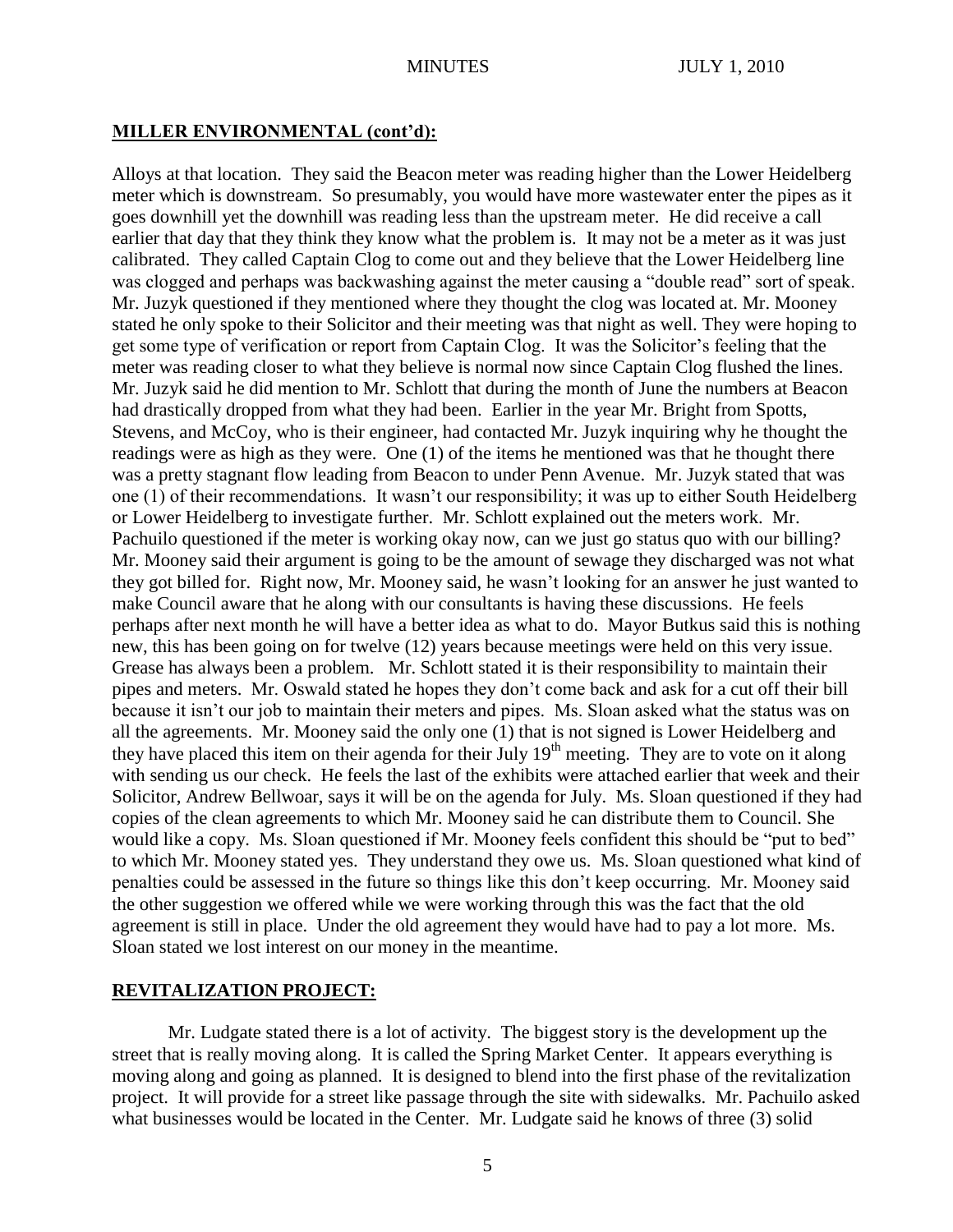# **REVITALIZATION PROJECT (cont'd):**

business, Food Lion, Five Guys and Fries, and a Family Dollar Store. Mr. Ludgate stated the BOSS 2020 people met with ALCON. ALCON has a foundation which has a mission to make contributions to local worthwhile activities. Mr. Patterson who is the General Manager and Vice President of ALCON, feels we should send in an application for these funds. Mr. Ludgate feels the application should be used for funds to help pay for the architectural drawings. This would show what the downtown would look like. Mr. Patterson said they typically like to follow through in future years. Another area Mr. Patterson feels they might be interested in would be developing a park at the site of the spring. The committee is excited about that. Mr. Ludgate stated he received an e-mail from Mrs. Shade stating there appears to be another round of PCTI funding becoming available. This is basically the smart transportation. He believes this will be coming out in late summer. Mr. Ludgate stated a few weeks back Council appointed a traffic engineering consultant. They have completed the preliminary environmental analysis. This is not a formal document. The preliminary analysis shows no issues at this time…no surprises. They had also have done some traffic counting and analysis. One (1) big issue they have found has been "cut through traffic or by pass traffic". One (1) concern is if they do build a better pathway through the downtown will that induce people to no longer take the bypass routes and add more traffic downtown. They are doing license plate studying and other analyses to see how the bypass routes are used and by who. They already have stated it is very unusual in Sinking Spring; we have a traffic jam at 10:00 a.m. and not at 8:00 a.m. We have a lot of truck traffic going through the Borough. It is true. He hopes to get the traffic impact study completed by the end of summer so if we have an opportunity to apply for the PCTI funding this would help. There is one (1) small problem. PENNDOT has had a personnel change in District V. The Smart Transportation person in our district has left. A new man has been assigned. The new person has a lot of duties not just Sinking Spring so as of yet we have not been able to have a scope meeting with him and the staff at District V. Ms. Sloan questioned Mr. Ludgate when he said it appears everything is on track at the latest development; who checks on the work? She questioned who is responsible on behalf of the Borough. Mr. Ludgate said the responsibilities are shared. Mr. Hart is in charge; the sanitary sewers are inspected by ARRO Consulting; Ludgate works with the storm sewers and street issues; and the commercial building inspector will inspect the buildings. Ms. Sloan said right in front of Rita's there is some construction tape and some sidewalk or curbing has been removed what is going on there. Mr. Hart stated that is PENNDOT; that is the handicap ramps. Mr. Wenrich stated that is every intersection. Mr. Wenrich stated the old Schneck property was to have been purchased and there was talk of a rail siding going in there; are we aware of this. Mr. Leiby stated Sunoco is going in there. Mr. Ludgate stated no plans were filed. Mr. Hart said he received plans for a 60,000 pound butane tank. No land development plans were submitted. He contacted the builder of the tank and told them everything was on hold till these plans were submitted. Mr. Wenrich was hoping with the extra rail that would reduce some of the tanker traffic on the Borough streets. The switching is a nightmare though. The last issue under revitalization is the possibility of two (2) federal grants. One (1) is called Tiger II, which is part of the stimulus packages. The other is basically a HUD Grant for livable communities. They are planning grants that combine traffic improvements and land planning providing it includes an element of improved housing. Our downtown plan calls for a mix of housing and businesses downtown. He believes the plan will qualify and he is researching about the federal grants. Both are federal grants. There is 20 million dollars available under Tiger II and about 30 million dollars under HUD but again it is nationwide. There is a pre-application process. It must be submitted within about the next 25 days. He would like to continue pursuing this. He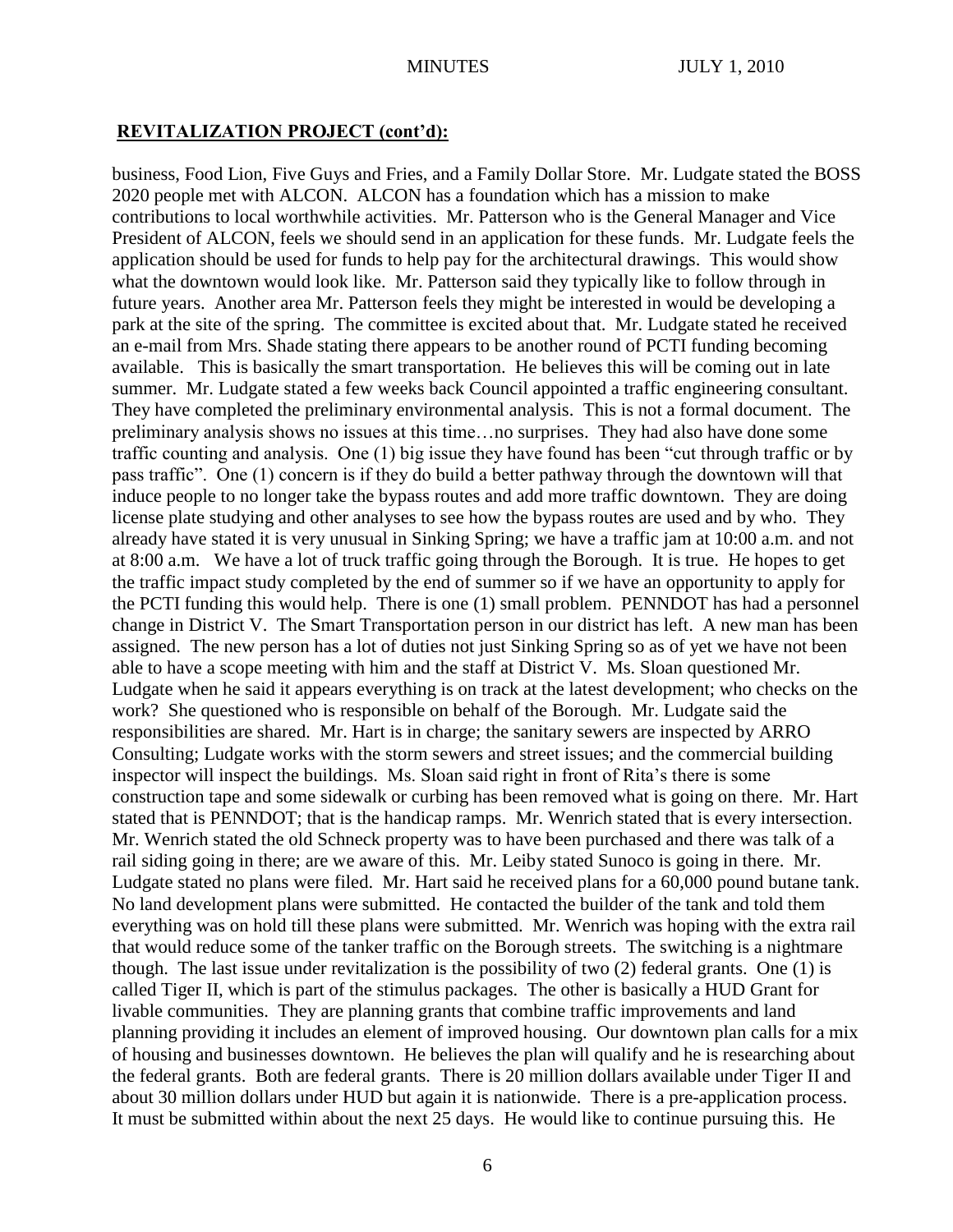## **REVITALIZATION PROJECT (cont'd):**

believes there is a 20% match. He believes you can use in kind and other sources. He gave some examples. A brief discussion ensued. On July  $20^{th}$  at 8:30 a.m. the LUPTAP Committee will be having their quarterly meeting. It is a Tuesday. Ms. Sloan will try and make it. Mrs. Stine can also attend. He stated all of Council is welcome. Mr. Ludgate said the Borough has a contract with DCED. It was signed last year. The Borough has an obligation to produce the study. You have three (3) years however we are trying to get it done quicker than that. Getting the LUPTAP Study done is a prerequisite to getting other financing. Ms. Sloan had another question regarding the JDH project. She stated in all of his reports at least in the beginning he was very concerned about the ditch that was the closest to the railroad bridge and the breakdown and erosion in that ditch. What has been done to address that, she asked. She went by and there appeared to be just as much water in there as before. Mr. Ludgate said the ditch we were concerned about was on the other side of the tracks. Mr. Wenrich stated that was the Hoffmann Tract. Mr. Ludgate stated this is a Spring Township issue and he is following up with them. According to the newspaper, they still haven't approved that plan. They want Spring to make some specific requirements related to the policing of this very issue. Mr. Ludgate said the ditch on the north side, storm water comes down on a concrete gutter on Queen Street and it flows into the site and has always flowed into the site. What happens is the water if flowing on the railroad right of way; it is not actually part of the developer's property. He set his building up higher so he doesn't get water. At the end he will need to place some catch basins to pick up the flow. It then gets further complicated because PENNDOT has storm sewers there. This is a PENNDOT storm water issue. Ms. Sloan stated that might be a suitable answer to you but that entire ditch there is degraded and a problem. Mr. Ludgate questioned if she was talking the north side or the south side. Ms. Sloan would have to walk out there to see. She said it would be closer to the railroad bridge. Mr. Ludgate said that is PENNDOT land on both sides. Mr. Ludgate stated we have alerted the railroad because it is on their land but getting the railroad to do anything is very difficult.

### **UNFINISHED BUSINESS:**

The flu clinic will be held October 13, 2010 from 11:00 a.m. till 2:00 p.m. at the Borough Hall providing the availability of the vaccine.

The Zoning and Saldo hearing is set for Wednesday, July 28, 2010 at 7:00 p.m. Mr. Ludgate said the developer for the Spring Market Site has requested a minor change in signage from the draft copy. We have a limit of 20 square feet for an individual sign; however they have requested an increase to 30 square feet. He wanted to know if Council has an opinion on this and also if Council and the Planning Commission our desirous of this basically one (1) word change could this be done at the hearing itself. Ms. Sloan said it would change the size of the sign from 20 square feet to 30 square feet. It is not just a wording change. Mr. Mooney feels it would need to go back to both Planning Commissions, ours and the County's. Mr. Ludgate thought a minor change could be done at the meeting. Mr. Mooney said this isn't a minor change. You are changing the size of the signs. Mr. Ludgate feels it is not practical to make the changes then. Mr. Mooney said we haven't advertised as of yet so the Borough has not incurred any expense. Mr. Oswald said he talked with both Jackie at Ludgate as well as Mr. Hart and they have concerns that the size of the signs become so huge it becomes like "Time Square" down there. He does agree with it at some point but he is hesitant because if everyone does it we will have these huge signs all over. Mr. Ludgate said the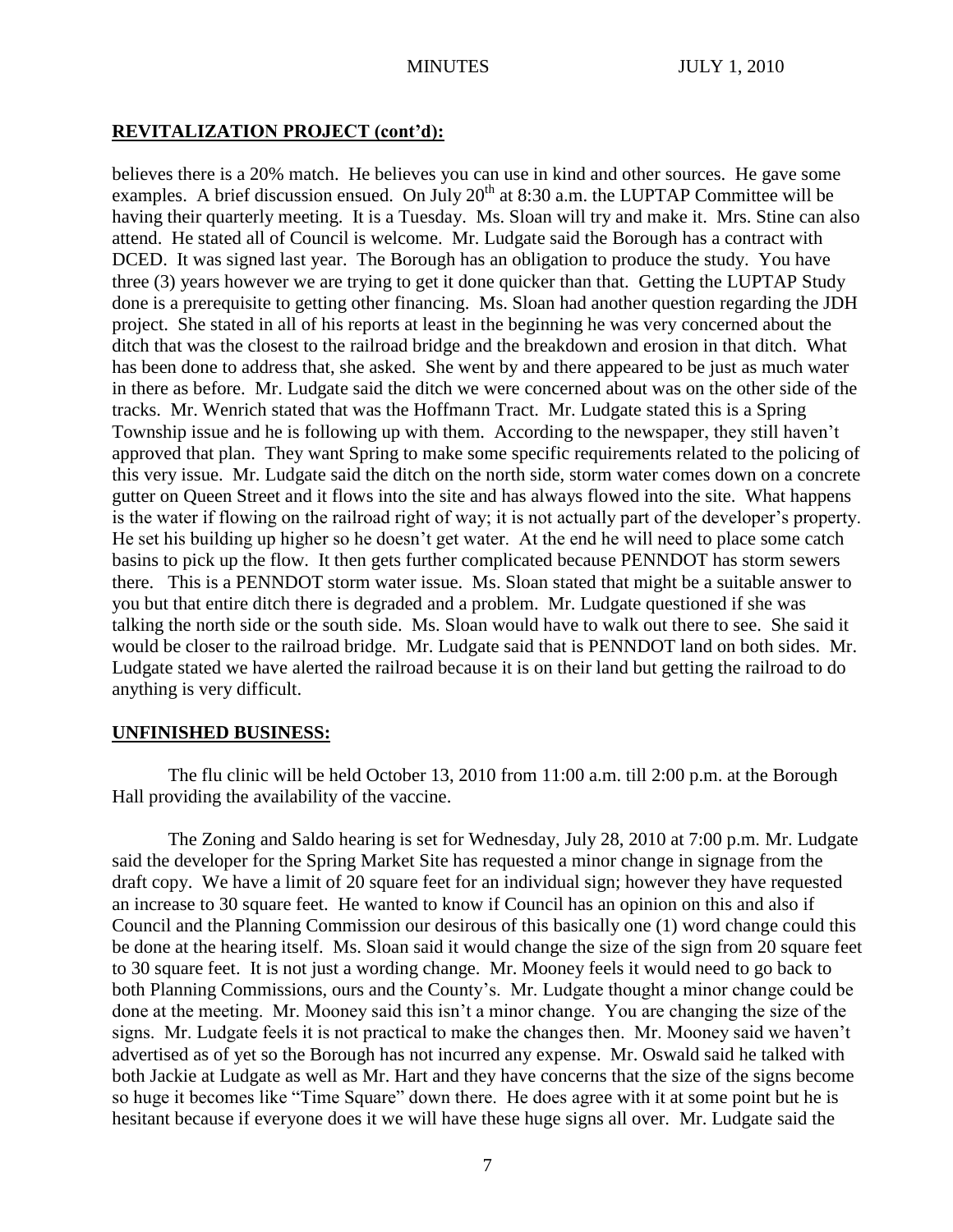#### **UNFINISHED BUSINESS (cont'd):**

Ordinance will not allow for that. They are allowed one (1) pedestal sign on each frontage with a maximum of 100 square feet. The Ordinance allows 100 square feet for a building but there is a subsection that the individual signs that make up the 100 square feet can be larger than 20 square foot each. What JDH is asking is for the individual signs to be 30 square feet not the 20 square feet but the pedestal sign will remain the same. It doesn't increase the total size of the sign just the layout of the signs. Ms. Sloan wants to see a piece of cardboard at 20 square foot and one (1) at 30 square foot. A picture doesn't help and she is not inclined to agree to it. A brief discussion occurred on how big the signs will be. Mr. Ludgate stated there are a couple of ways this could be handled. The first would be to say, we like the thirty (30) foot signs do whatever you need to get it in the Ordinance. We could say we don't like the thirty (30) foot signs, so we are going to leave the Ordinance as is and have the hearing; or we could postpone the hearing and go to Plan B. Mr. Pachuilo feels we should just leave the Ordinance alone. Both Planning Commissions put a lot of time going over this. Mr. Ludgate agreed. He said the issue of the signs was never really discussed; we just incorporated the old sign ordinance into the new one (1). Both Mr. Hart and Mr. Ludgate explained to JDH about the sign limit size. Each separate building down there can have 100 square foot sign; they have five (5) buildings. One (1) building has for example has four (4) units. Mr. Mooney stated if this is increased, you will be increasing the total signage for that entire zoning district. Mr. Ludgate said it would apply to the "C" district. Mr. Wenrich feels we should just leave it alone. Mr. Ludgate said this has come up from their leasing agent, who apparently has been getting questions from potential tenants. Ms. Sloan stated perhaps a straw vote at this time might be in order. Mr. Oswald questioned about businesses that back face Penn Avenue, can they have signs. Mr. Oswald questions if they would be able to have a 10 foot sign in the front and a 10 foot sign in the back. Mr. Hart said he doesn't know if the front would count because that is not a street frontage. Mr. Hart said they do have another option and that would be a Zoning Hearing. They could ask for the hearing and get a variance for that extra footage. Council took an informal poll and they wanted to stay with the current ordinance. The next issue was stormwater facilities in new developments. The Ordinance that was advertised does not address how we address ownership of stormwater facilities. There has been some discussion. Mr. Ludgate feels we should keep the Ordinance the way it is. The discussion is whether the Ordinance should require there be a homeowner's association for a multi lot project that would have a common retention facility; or if the multi lot project should be municipality owned and that a contribution be made to the municipality to offset future maintenance costs. He feels we should leave the subdivision Ordinance the way it is and deal with it on a case by case basis as they come up. Mr. Mooney said his advice is that you don't want to own stormwater facilities. Ms. Sloan said how does this affect us; we only have five (5) developmental parcels of land left? Mr. Ludgate said she was right. He just wanted to make Council aware of discussions that are going on.

The next item was Brookfield Manor Playground. Mr. Hart stated the plans were finally approved. However, they will not start the project until the playground season is complete. He doesn't want to dig holes, etc with kids around. Mr. Hart said they did buy expandable awnings for them. They fit right over the two (2) picnic tables and they are happy. They go up easy and come down easy. Mr. Hart would like to get the okay to purchase the materials for this. He would like to have some of the stuff on hand so we aren't rushing at the last minute to buy it. Mr. Wenrich asked when Mr. Hart feels they will begin the project to which Mr. Hart stated as soon at the playground closes. Ms. Sloan wanted to know the cost of the stuff he needs to buy now. Mr. Hart said the roof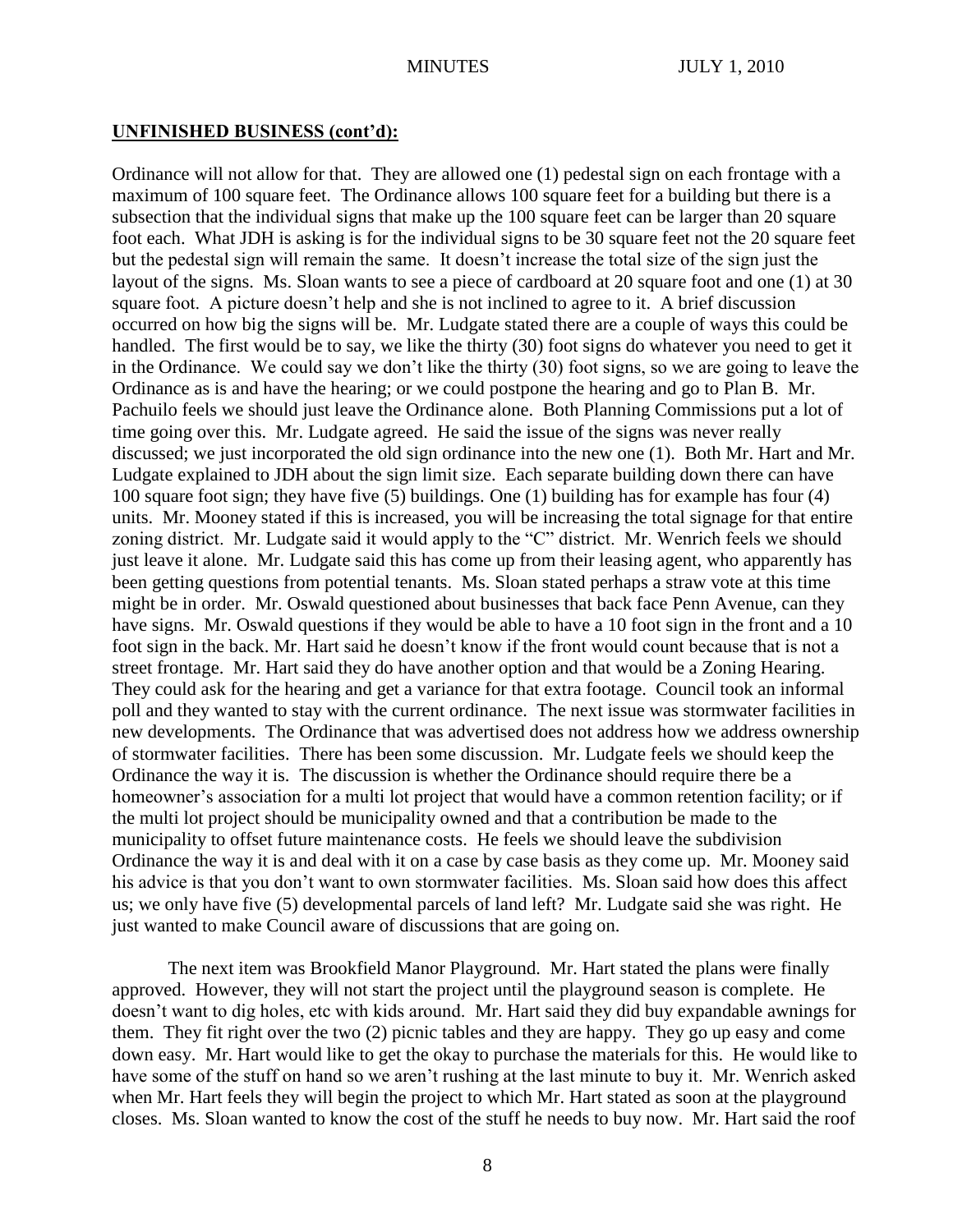### **UNFINISHED BUSINESS (cont'd):**

trusses will be about \$2,500.00 however they will be the last thing he purchases. He doesn't want them sitting out being exposed to the weather. Materials for everything will be about \$8,000.00. He questioned if we have a projected price. Mr. Hart said we have about \$40,000.00 set aside. Mrs. Shade stated this will be coming out of the Recreation Invest Fund shown on the balance sheet. Mr. Pachuilo made a motion to allow Mr. Hart to begin purchasing the supplies and materials he needs to begin the roof project at the Brookfield Manor Playground with Ms. Sloan stating not to exceed \$10,000.00 at this time as she feels that is enough to get the job started; seconded by Ms. Sloan.  $AYES - 6$ ,  $NAYS - 0$ ,  $ABSENT - 1$ ; motion carried.

## **NEW BUSINESS:**

The first item was the alarm at the sewer plant. Mr. Hart stated under the new building codes, when the new grit building was built, to comply with the new codes they need to have a fire alarm system in that building. We have a fire alarm system in that building with a main panel in the office building that goes nowhere. He had gotten a price from our carrier here which is Security First to operate the system. There are a couple of problems though. It is an ADP System that was installed. They installed their system with their dialing system. From what he is told by our security people, they installed equipment for only a burglar alarm not a fire alarm. That question was asked at their last meeting and the electrician was going to look into that however he has heard nothing back from them as of now. If our firm has to install a new dialer we are looking at about \$750.00. That is just for that. Our firm will waive the connection fee. Our increase in the monthly fee will be about \$100.00 per year to add that building. Mr. Pachuilo questioned if this money will come out of sewer and the answer was yes. We don't really have a choice. The main control panel is in the office building. The office building in not protected. If we are going to go to this existent, he asked for a price to alarm the office building as that is where all the records are kept. We are talking heat and smoke detectors. To do the office will be \$3,500.00 and that is materials. We have to do the grit building anyway. Mr. Hart said the cost would be \$3,500.00 plus if we need to replace the dialer it would be another \$750.00. He is trying to get the contractor to change that. Mr. Oswald made a motion to allow Mr. Hart to look into installing the fire protection system and equipment in the office for an amount not to exceed \$5,000.00; seconded by Mrs. Stine.  $AYES - 6$ , NAYS – 0, ABSENT – 1; motion carried.

Mr. Mooney received a call from the engineer for the Terraces. One (1) of the things they must do is re-locate a portion of roadway. We are to vacate a portion of roadway when they construct. Mr. Ludgate stated they must purchase land from the Church. Mr. Mooney suggested that we enter into an agreement with them, where we take dedication of the new roadway upon review, inspection and approval of our engineer and when we take dedication we shall vacate the old portion of the roadway in order to facilitate so we have an agreement that they do what they are to do under the subdivision and land development plan. He is looking for authorization to draft the agreement. Mr. Leiby questioned if a traffic study was ever done on Summit with the new development. Mr. Leiby said they are going across the cemetery to get down Summit. Mr. Pachuilo said from Planning Commission, there was no traffic study done but what is happening is why they are extending the roadway from the top of Summit down to Wynnwood. Mr. Leiby questioned if there will be a light at Wynnwood to which the answer was no. Mr. Pachuilo stated they have more visibility there to make the turns. Mr. Hart said they could also make either a left or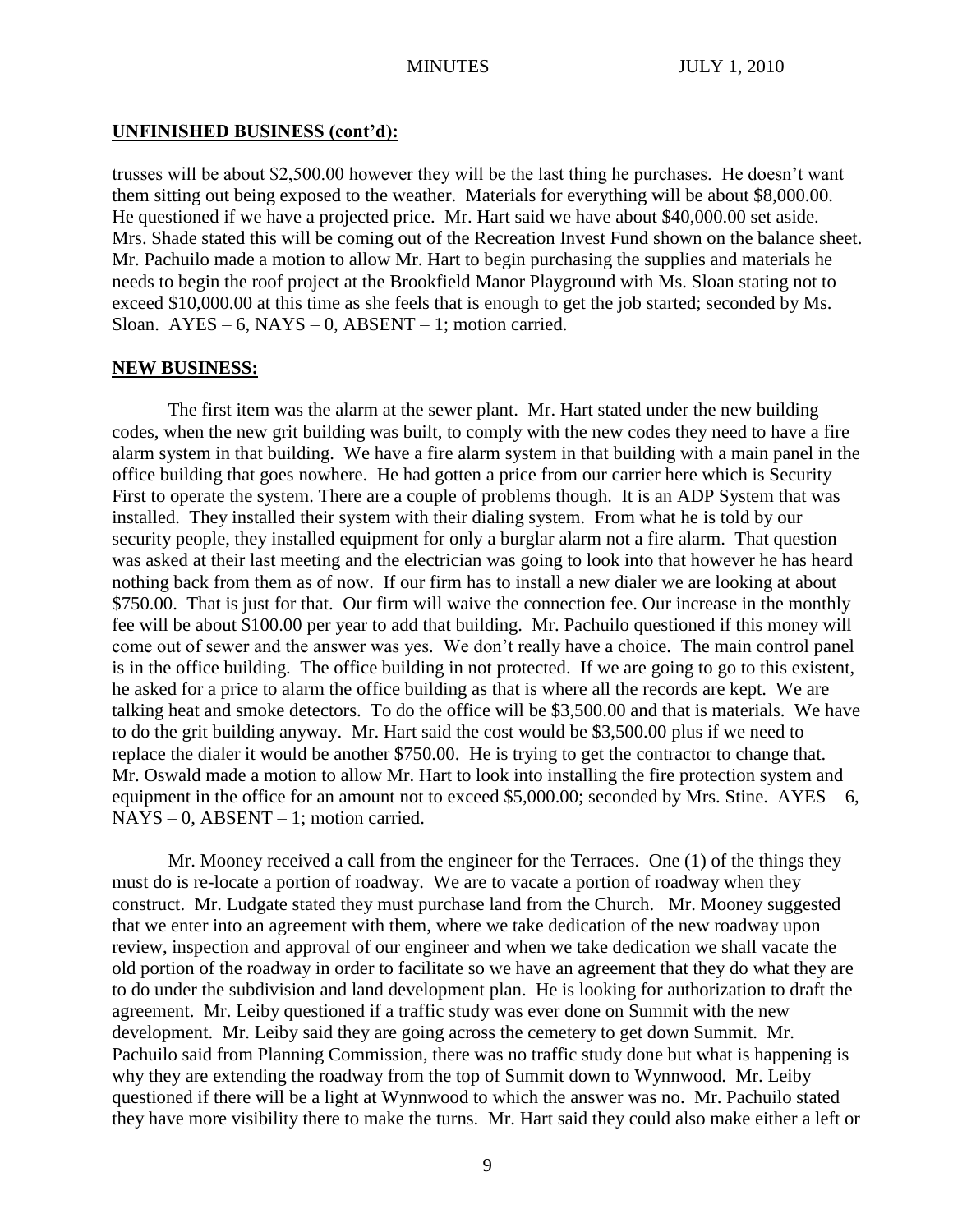#### **NEW BUSINESS (cont'd):**

right turn. Mr. Leiby believes it will be a nightmare there. Mr. Ludgate stated the projected traffic is not high enough to warrant a light. Mr. Pachuilo stated it would be for only one (1) day a week. Mr. Ludgate said you have to meet the warrant on 4 to 6 p.m. on weekdays or 7-9 a.m. on weekdays, or certain times on Saturdays. Mr. Leiby said we don't have all the street names. Some of the street names were turned down. Mr. Ludgate stated they have them listed as Street "A", Street "B" those types of names. They are on a preliminary plan. Mr. Leiby said he had a call from a resident the other day if we could name a street after Mr. Noecker. Mr. Leiby thought names were supplied and turned down. Mr. Hart said the part that was going to be dedicated to the Borough will be Summit Boulevard. Mr. Hart said that is the only street we shall be naming the rest are going to be private. They will give them their own private names. Mr. Leiby thought it would be a nice gesture. Mr. Ludgate thought perhaps Spring Market might be persuaded. Mr. Oswald thought that too as well as Ms. Sloan. Mr. Pachuilo said early on in the Revitalization talks, the land for the park, there was a discussion of naming the park after Mayor Noecker. Mr. Ludgate said they might have discussed this with the County 911 however nothing has come to the Borough. Mr. Leiby understood. Mr. Oswald authorized Mr. Mooney to move forward with the agreement; seconded by Mrs. Stine.  $AYES - 6$ ,  $NAYS - 0$ ,  $ABSENT - 1$ ; motion carried.

Mr. Wenrich stated Mayor Butkus asked how we were doing with the lightning protection as the sewer plant. Mr. Schlott said at the last meeting there was a change order for putting some lightning detection equipment on the oxidation ditches. He doesn't recall if that has been done. Mr. Juzyk did not know either; however Mr. Schlott stated that lightning protection has been installed on all other buildings. He believes after talking to the electrical contractor that it is all operational and we just need to add the ditches. Mayor Butkus said when we accept the plant as being completed to we have insurance on it. Mrs. Shade said she could answer that. Once we take full dedication of the plant and she has the final documentation, she will contact our insurance carrier and add the new equipment. Mr. Schlott said currently it is under the contractor's warranty. It is still their responsibility. He explained how the warranties worked. Mr. Schlott stated they will at a Council meeting make a recommendation that the Borough accepts the sewer plant and that the proper paperwork be filled. At that point it would become the responsibility of the Borough and he will coordinate with Mrs. Shade as far as getting any descriptions on equipment she might need. Mrs. Shade feels they probably will send someone out to look at the plant at that point as well.

The next item was informing the public that the Borough Playground is sponsoring a car was on July 21, 2010. Mrs. Stine said they were going to do an Alex's Lemonade Stand in addition to the carwash. She also said at the first carwash they did, they made \$198.55, considering they were only open less than a week, she felt that was awesome. Mrs. Stine stated they will be advertising pretty heavily for the stand as they would like to make a sizable contribution to that organization. Ms. Sloan questioned if that was going to be held at Breneman Park. Mrs. Stine said no it is going to be at Sinking Spring Playground. Mrs. Stine said the leaders are doing a great job. She has been stopping in at night and all is going well.

Mr. Ludgate said they would like to advertise the contract to install the signals for Queen Street to be opened July  $28<sup>th</sup>$  at the workshop meeting. They had asked to purchase polls ahead of time and they received a call from PENNDOT that they feel the sign post will be part of the same contract. Because that would put the price over \$10,000.00 they won't allow it. So everything will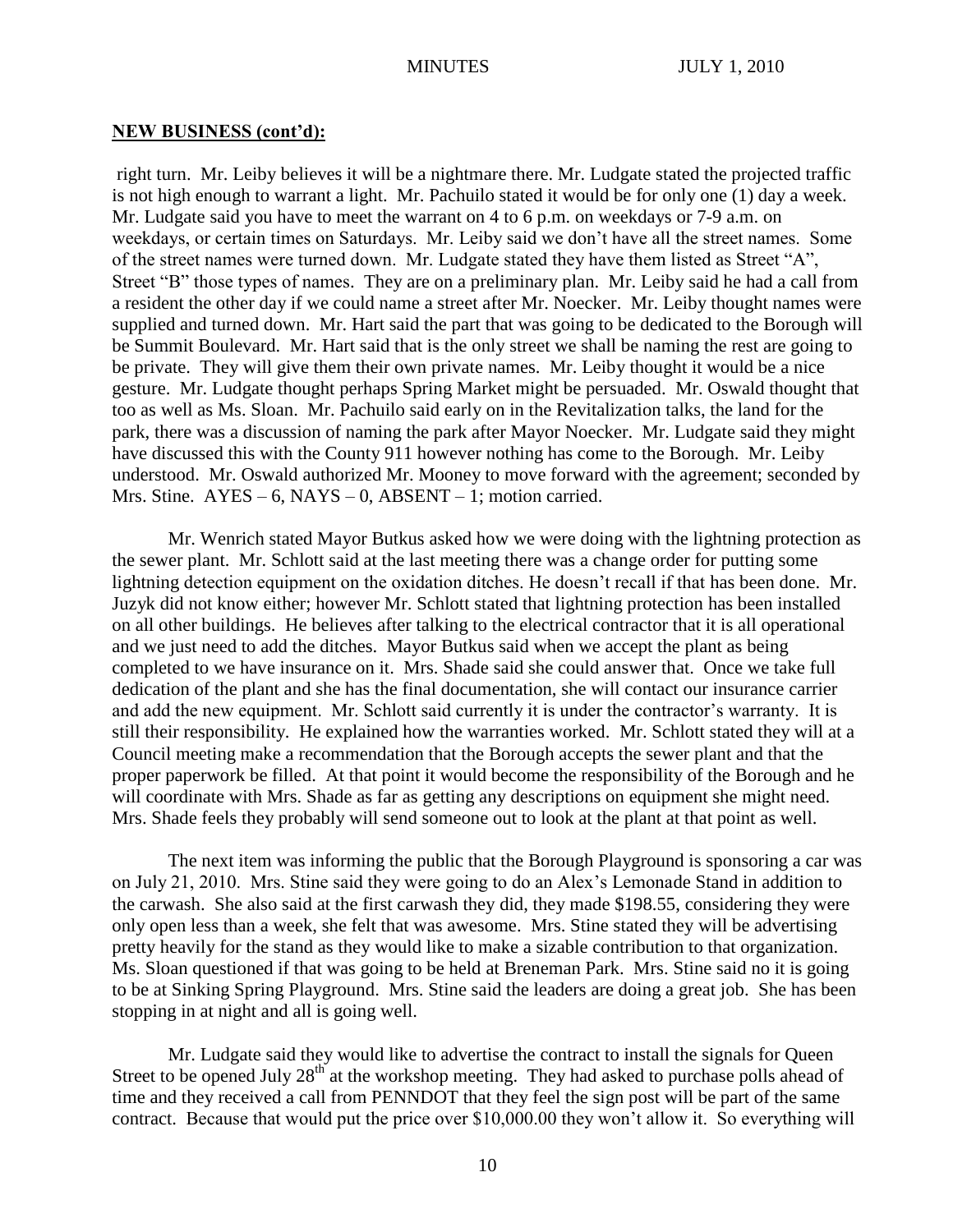#### **NEW BUSINESS (cont'd):**

need to be placed in the contractor's bid. The contractor will need to bid and furnish all the polls. There could be lead time problem but we can't really do anything about it. We are quickly coming on the developer's deadline although the developer has yet to secure the permits we need. It is not the Borough that is the cause for delay. The developer's engineer took two (2) months to respond to PENNDOT's comments on their April submission. They submitted it in June. They got a new submission dated June  $18<sup>th</sup>$ . If the Borough comes under criticism, he just wants Council to know it is not the Borough that is holding things up. Ms. Sloan said what would our options be to move them along? We would have to get independent Council, Ms. Sloan said. Mr. Mooney said you can't move PENNDOT. It is not our responsibility it is the developer's responsibility. He is not in breach of his agreement; he is just dragging his feet. He explained what will happen. Mr. Mooney explained to Council what is going on and why when they come "barking" they should get slapped. Mr. Pachuilo made a motion to move forward with the advertising of bids for opening on July 28, 2010; seconded by Mr. Oswald.  $AYES - 6$ ,  $NAYS - 0$ ,  $ABSENT - 1$ ; motion carried.

The other issue is Paulo Brutto. Mr. Brutto has requested release of funds. Mr. Ludgate said the outstanding issue is sanitary sewer. Mr. Schlott agreed. Mr. Schlott said the outstanding issue is that the sewer lines are to be dedicated to the Borough. For them to be dedicated to the Borough they were to supply as built drawings to the Borough which he just found out have been provided to Mr. Hart. They also must be televised, and flushed. They will need to be looked at which should not be a big deal at all. They also must submit a letter stating they wish the lines to be dedicated to the Borough. Once they have all the above items they can make a recommendation to the Borough to accept dedication of the lines. He believes that is a private street. Mr. Mooney questioned it they will be providing a deed of dedication or a proof of sale. Mr. Schlott feels it probably will be a proof of sale. There were easements put on the drawings. The televising and flushing will be paid for by Mr. Brutto. Mr. Schlott said he believes it has been completed however he must review the tapes or DVD.

Mr. Oswald made a suggestion regarding the budget. He stated that Mr. Hart, Mr. Schlott, and Mrs. Shade came up with a great idea since it will be hard to have actual hard numbers at this point in time. They suggested that an infrastructure committee be formed to look at what we need so we have a rough estimate as to some of the costs for next year. They can state what is really needed in all departments. He would like to see Mrs. Shade, Mr. Hart, and Chief Oxenreider on the committee along with whomever Mr. Wenrich would pick. Mr. Wenrich placed Mrs. Stine and Mr. Oswald on the committee.

Ms. Sloan stated at the last Library Board meeting it was discussed to have her contact our local State Senator and State Representative and tell them that there are a lot of people using the libraries. They wanted her to sit down with them and make sure they are behind us with funding and continuing support for our library so we can move forward. We know next year is going to be tough with budgets. They just want to build a relationship with them. Mayor Butkus asked how much money do we get from the State. Ms. Sloan said our total budget is about \$150,000.00 a year; \$30,000 comes from the Borough; the other \$120,000 is from donations from Friends and grants. She would have to get the information on the rest as she didn't know that off the top of her head. Mayor Butkus said on the Philadelphia news the night before they are going to be closing 29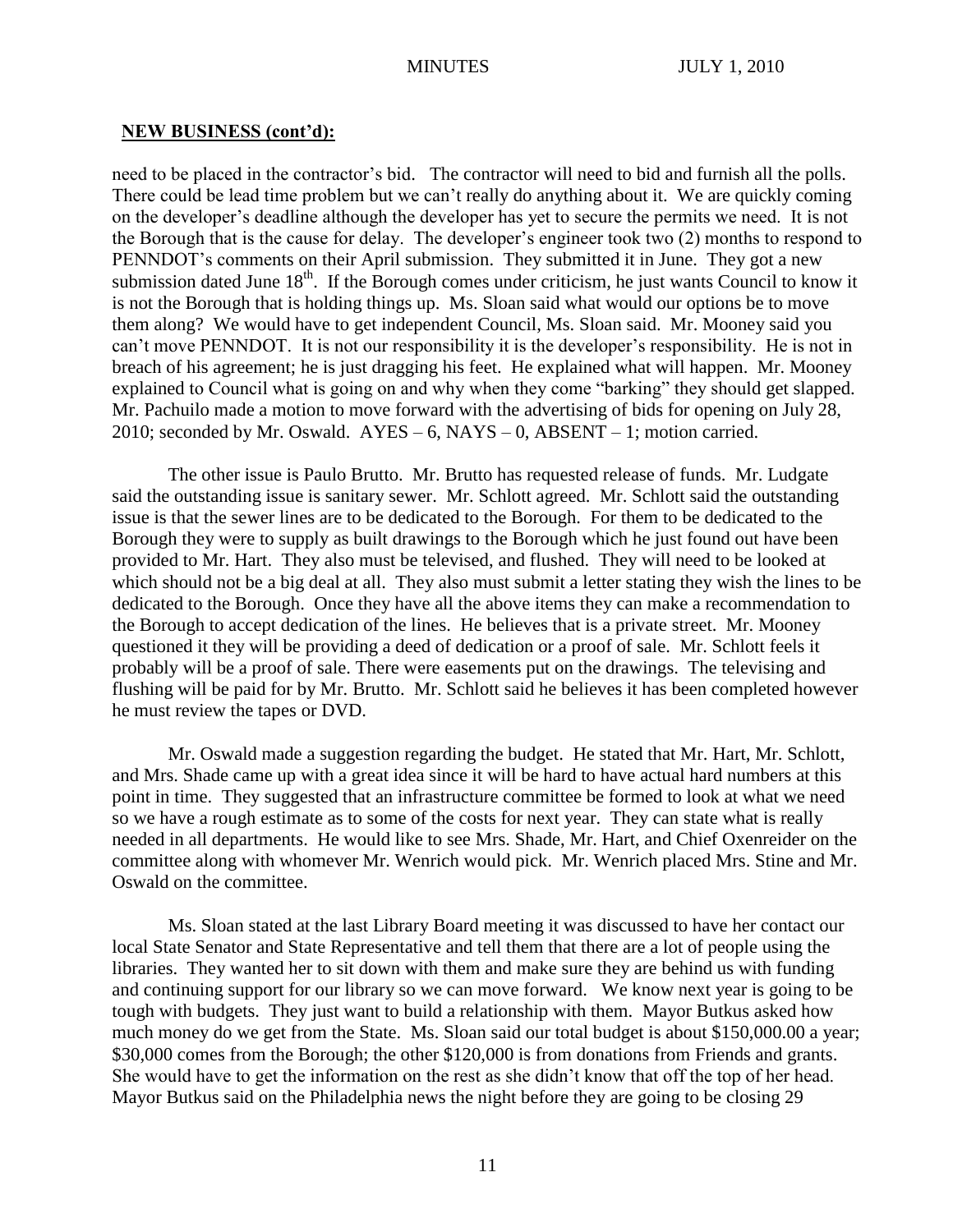### **NEW BUSINESS (cont'd):**

branches because local funding as taken such a hit. Ms. Sloan said we have enough for the next two (2) years if we stretch it out. They are trying to stay ahead by contacting them.

### **PUBLIC COMMENT:**

Mr. Ken Harting questioned what was the option if the person didn't pay the \$100 for their fine for sewer discussed previously? Mr. Wenrich stated as far as he knew if they failed to pay it will go against the property. Mr. Harting again said if he doesn't pay the \$100.00 what are you going to do? Mr. Wenrich said shut the water off. Mr. Harting said the motion didn't entail that. Mr. Wenrich said we have to "do the due process". We must give them a chance to pay the fines. If they don't pay we will shut the water off. He is trying to be business friendly but every other business and residence must pay so will they. Mr. Harting asked where we are putting this \$100.00 a day. Ms. Sloan said General Fund to which Mrs. Shade said no, it would go into the Sewer Fund and Council agreed. Ms. Sloan said it would have to go to the Sewer Fund. Mr. Harting again said it will be going into the General Fund to which Mr. Mooney said no, it was generated by the Sewer Fund it will go into the Sewer Fund. He thanked Council.

## **PUBLIC WORKS DIRECTOR – MICHAEL HART:**

Mr. Hart stated with the security system they want 50% of the money upfront before they start the project. Ms. Sloan wants Mr. Hart to remind them first on replacing the dialer. Mr. Hart stated that wasn't this. That is something different. Mr. Schlott said they will check into that. Mr. Oswald stated we did authorize the payment for this. Mr. Hart just wanted Council to be aware we would have to pay 50% upfront.

Mr. Hart said the sinkhole at the Mt. Home Road Pump Station has been repaired and everything is fine. The Borough staff repaired a broken lateral on Reedy Road right along Broad Street the week before.

Ms. Sloan asked about the sinkhole on Kirkwood. Mr. Hart said the one in the middle of the street to which Ms. Sloan said yes, it is sinking about an inch per year. Mr. Hart stated there is nothing really showing signs of a sinkhole. He believes the whole trench is settling. Ms. Sloan asked if that will ever get fixed or patched or something because every time you go over that road you dip. Mr. Hart said he has no funding to do that. Mr. Oswald said that is one (1) of the infrastructure items that needs discussing. Mr. Hart said we thought we did have a hole there; so they cut a small 4x4 patch, they lifted it off and found nothing. Ms. Sloan said okay. Ms. Sloan said we have been waiting like three (3) years to get that done because at one (1) time they thought it was still active. Mr. Hart said it is longer than that. It was that way before he came on board. Ms. Sloan said the road basically disappeared in front of someone's driveway on Kirkwood. Mr. Hart said it was area of about 30 foot square; it's big. It is going to take some money to repair it. Mr. Hart said there are no holes; it is a depression.

# **SEWER ENGINEER – DAVID SCHLOTT, JR, ARRO CONSULTING:**

Mr. Schlott stated the return activated sludge pump needs to be delivered. There was a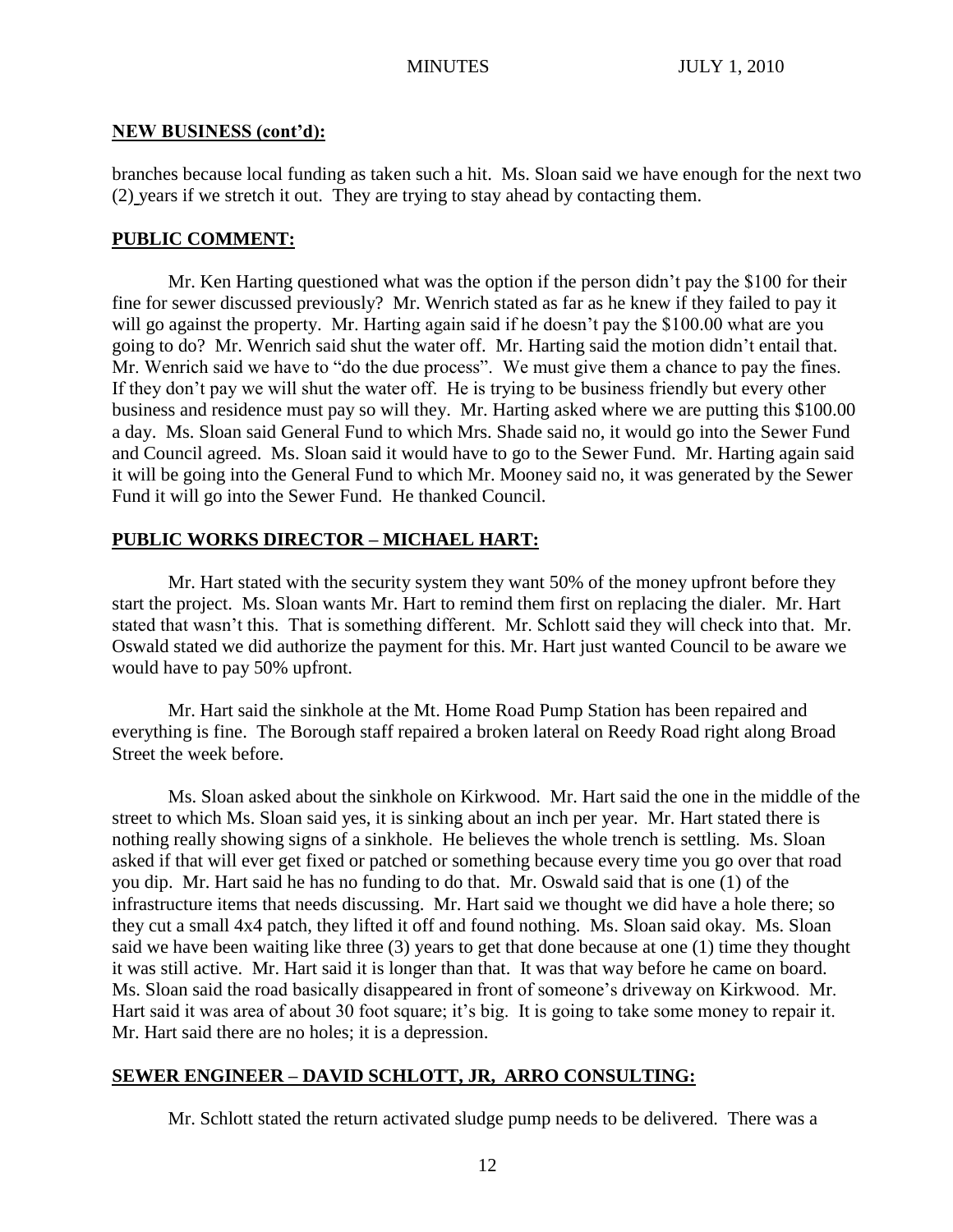# **SEWER ENGINEER – DAVID SCHLOTT, JR, ARRO CONSULTING (cont'd):**

delay in delivery however they are expecting it to be delivered next week and installed the week after. The other item is the change order for the grit classifier. That is expected to be delivered late next week as well. That should be taken the week after delivery. It appears the contractor will be able to issue a letter on or before July  $16<sup>th</sup>$  stating the project is substantially complete. At that point, ARRO will do an inspection; generate a punch list; and then issue an opinion if they feel it is substantially complete. The only thing he sees as substantially outstanding at this point is the RAS pump. He would be inclined to recommend a substantially completion with the exception of the grit classifier only because that has a longer lead time and it was awarded late in the project as a change order. In all fairness to the contractor he doesn't know if we should hit him up for that. There are some smaller items. Most of the activities are complete. The clarifier will not be put into service until the return activated sludge pump is up and working. There is no sense to do that. Everything seems to be moving along. They have two (2) requests for payments; application for payment #11 to Wickersham Construction in the amount of \$214,750.65 this is for work completed as of June 18<sup>th</sup>. We have application for payment #5 to Hirnesien Electric in the amount of \$30,313.80 for the same time frame. Based on review by ARRO they recommend payment of both requests. Mr. Oswald made the motion to pay both requests as outlined above; seconded by Mr. Leiby. AYES – 6, NAYS – 0, ABSENT – 1; motion carried. In regards to the change orders, there was one (1) for the handhole and gas detection system previously listed as \$17,500.00. That was an estimate; it came in at \$18,474.00. The only things are two (2) deduct change orders. We changed the clarifier equipment which was a substitute and there was a \$14,000.00 deduct which will go into this as well as the primary digester which we cleaned. He preferred to give that entire amount when it was calculated and at a later date. Ms. Sloan questioned why we were up \$1,000 on that one (1) bill. Mr. Schlott said it was just an estimate. He is also waiting to hear from the contractor on the utility water conflict figure. He is not sure what that will be however he did try to estimate high. Ms. Sloan questioned if that \$1,000 difference is legitimate to which Mr. Schlott stated absolutely. Mr. Schlott stated the contingency on this project was \$291,000.00. If you are to look at the change orders to date without the deduct change orders we are at about \$222,000.00. We are coming in under budget. A brief discussion ensued. Ms. Sloan questioned how long before we can use the reed beds; is it a year lead time. Mr. Juzyk stated they are actually applying sludge to them now. Ms. Sloan said so now we have four (4) reed beds total. Mr. Juzyk said no, we have twenty (20) reed beds. Mr. Leiby stated it says that a field test was done at Terrace; he questioned if that was going in the manhead? Mr. Schlott stated they had a field visit to decide which interceptor they are to tie into. They are supposed to tie into the Borough's. Originally, they were thinking they were going to tie into the one (1) closest which would be Spring Township. They will tie into the manhole. Mr. Leiby asked if a test was done to see how much might come in there at one (1) time. They did a water pressure test but there was no discussion as to whether that was going to be taken in the manhead. Mr. Schlott does not see that it will be a problem. He thinks it will be highly unlikely for an 8" pipe. He explained why. All those units are eventually going to tie into the Cacoosing Interceptor. Mayor Butkus said he thinks he is asking how close is that line to surcharging? Mr. Schlott said he doesn't believe that will be a problem. We had a flow analysis study done a few years ago, Mayor Butkus said. Mr. Schlott said we can look at that information and that should give us the answer. He again, doesn't believe there will be a problem. A brief discussion ensued as to where the tie in will be. It is going to be tied directly into the 15" line not the 8". Mayor Butkus misunderstood. We will have to advise Spring Township as we will be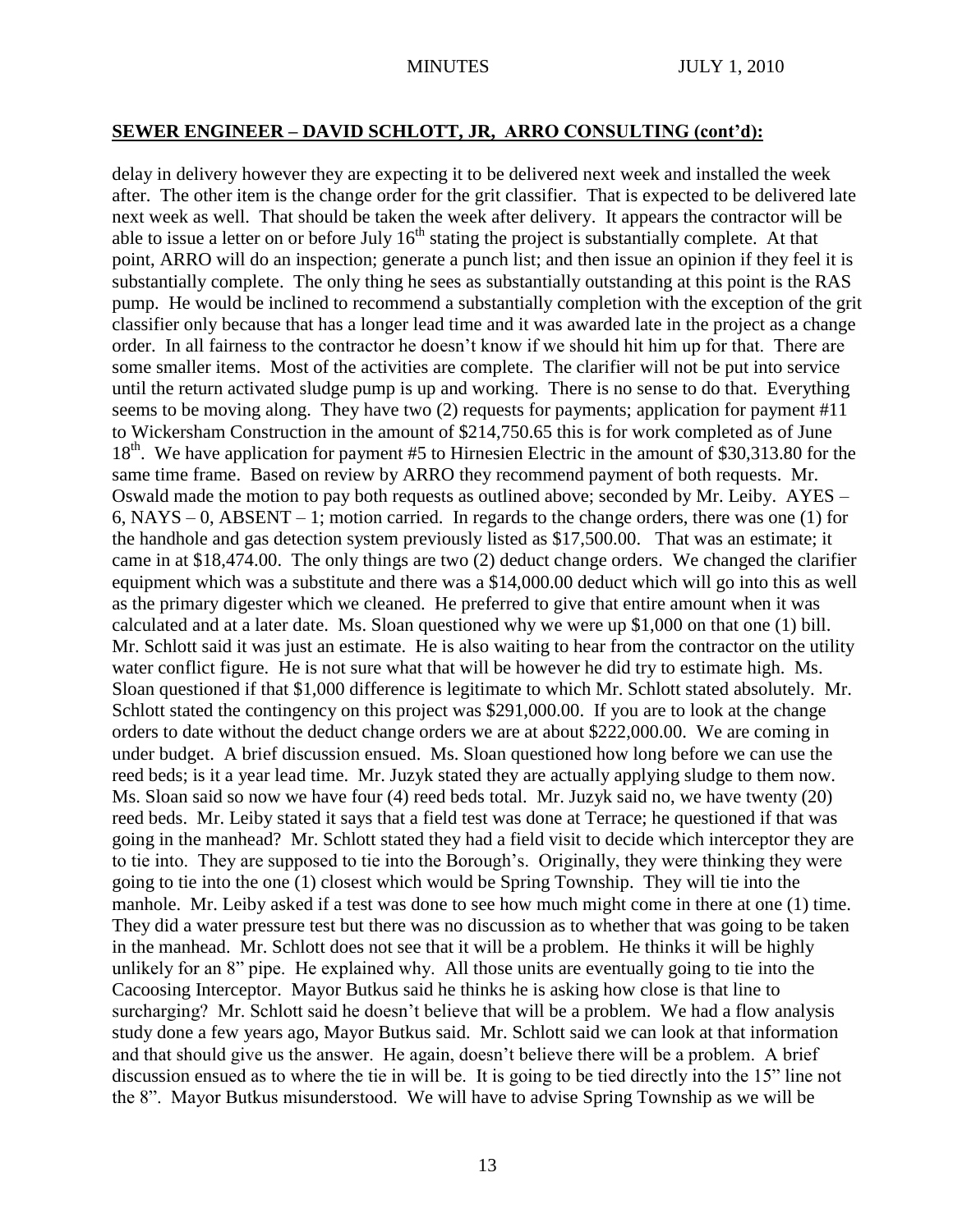# **SEWER ENGINEER – DAVID SCHLOTT, JR, ARRO CONSULTING (cont'd):**

crossing their interceptor. He had some preliminary discussions with their personnel and it doesn't appear that will be a problem.

# **POLICE CHIEF – JAMES OXENREIDER:**

Mayor Butkus asked Chief Oxenreider to enlighten Council about the DUI checkpoint they did the other evening. Chief Oxenreider stated 1,045 cars went through the checkpoint. It was at Sunoco. They met at 9:30 p.m. and actually didn't get out there till about 11:00 p.m. It went till about 2:00 a.m. They had three (3) DUI's, 28 traffic citations, and he couldn't remember the other details. Mayor Butkus said we did not pay for this. Mr. Leiby said yes you do pay for it through your taxes. Mr. Pachuilo said they were all over the County. There were a few thefts from vehicles during the week of the Apple Dumpling Festival. There were no break ins that the Chief was aware of in our area. Mr. Wenrich said the police did a great job and there were no major incidents.

## **TREASURER REPORT:**

| General Account                |              |              |
|--------------------------------|--------------|--------------|
| Opening Balance - May 31, 2010 | \$209,404.45 |              |
| <b>PLGIT</b>                   |              | 9,100.30     |
| Invest                         | Recreation   | 49,536.72    |
|                                | General      | 354,421.03   |
| Deposits as of June 30, 2010   | 176,529.12   |              |
| <b>Checks Written</b>          | 82,592.53    |              |
| Payroll                        |              | 69,648.26    |
| PENNVEST Auto Debit            |              | 2,576.47     |
| To Be Paid                     |              | 24,123.47    |
| Balance as of June 30, 2010    |              | \$620,050.89 |
|                                |              |              |
| Sewer Account                  |              |              |
| Opening Balance – May 31, 2010 |              | \$192,275.94 |
| <b>PLGIT</b>                   |              | 61,301.11    |
| Invest                         |              | 421,841.37   |
| Deposits as of June 30, 2010   |              | 94,841.37    |
| <b>Checks Written</b>          |              | 212,756.42   |
| <b>Returned Deposit</b>        |              | 50.00        |
| To Be Paid                     |              | 25,312.04    |
| Balance as of June 30, 2010    |              | \$534,872.66 |

Mr. Oswald questioned if we are at the point where we are going to see the money start dropping drastically. Mrs. Shade stated that June 30, 2010 was the end of the flat period for the tax bills. We are now entering the penalty phase for those that have not paid as of yet. Most of the residents and businesses have paid their taxes as of now, so there will be no substantially increases in our revenues from now on. Mr. Oswald questioned if the \$620,000 number in the General Fund will begin to drop to which Mrs. Shade said yes. Mr. Oswald asked Mrs. Shade if she thought we